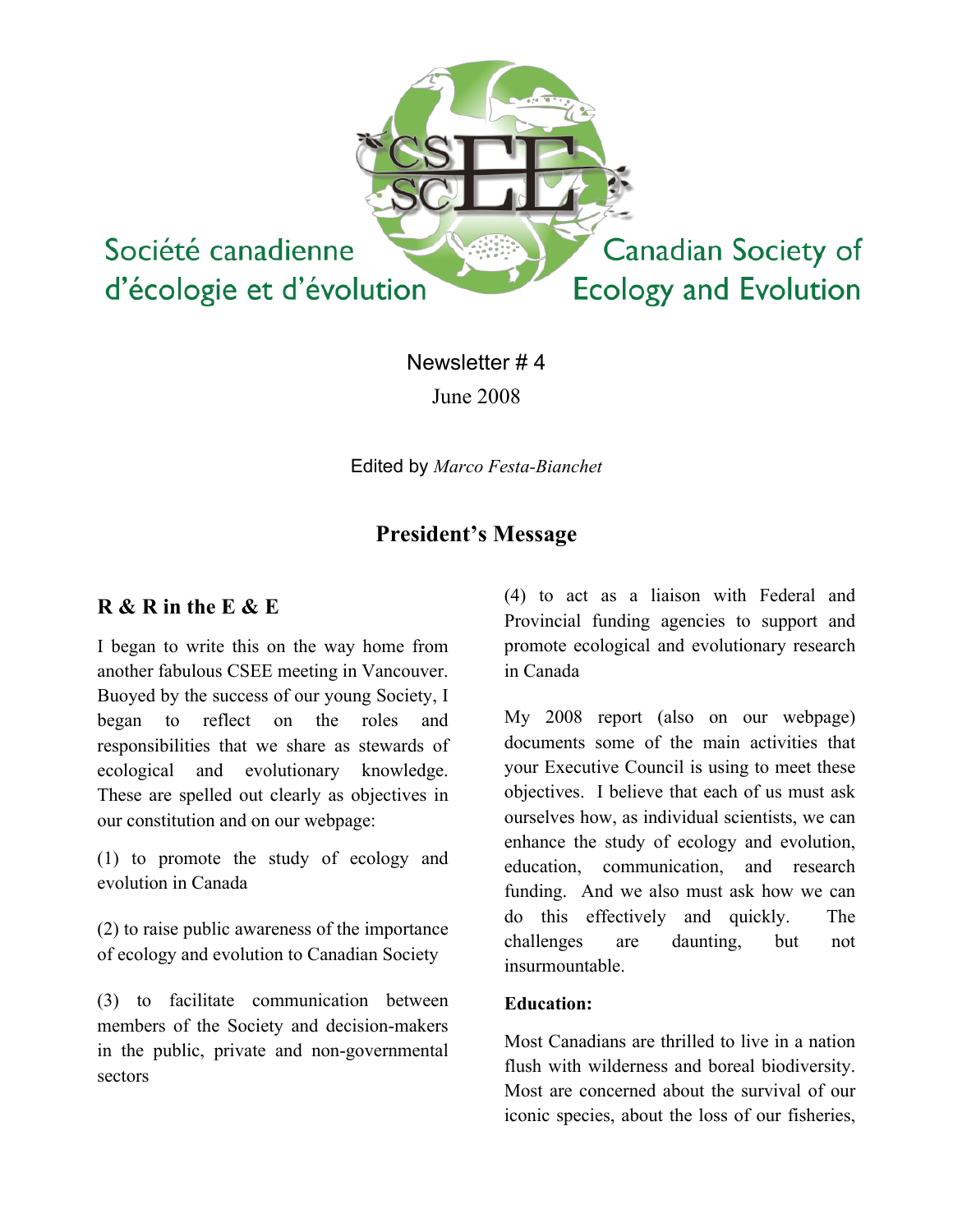and our role in preserving biodiversity around the globe. But few know that there is no wilderness, or that species are imperilled by the cumulative and interactive effects of individual actions and decisions. Fewer still have ever seen an Atlantic Cod or Polar Bear in the wild. And most have little appreciation for the diversity and vastness of Canada's native ecosystems.

The problem of ecological and evolutionary ignorance is, perhaps, most acute in our Universities where we work to educate an elite handful of like-minded individuals on evolution and ecology. We do it effectively and with great success. Meanwhile, the vast majority of our graduates receive less university education on ecology and evolution than they learned in elementary school. Are these graduates and tomorrow's decision makers ecologically and evolutionarily literate? Are they prepared to tackle the crises we face in conservation and climate warming? Clearly not.

One effective way to increase ecological and evolutionary literacy is to cultivate a culture that values knowledge. These changes in perspective will be difficult in our increasingly utilitarian world, but they are essential if we are to preserve life and human potential. So please, when you talk with your students and interact with the media, include statements on your passion for science, and why you thirst for knowledge. Encourage them to look beyond the most recent and fashionable discovery to hone a deeper respect for science, and its crucial role in society.

### **Advocacy:**

Your Executive Council meets annually with Dr. Suzanne Fortier, President of NSERC, and other high ranking officials. We promote the sciences of evolution and ecology, and seek additional funding for Discovery Grants, students, and post-doctoral fellows. We also belong to The Partnership Group for Science and Engineering (PAGSE) and work with that group to represent our collective interests to the Government of Canada. We write, whenever appropriate, to Federal Ministers and their Deputies. And we continue to seek partnerships with other organizations and individuals that can help us in advocating on behalf of the broad Canadian ecology and evolution community.

Whenever we ask for advice on our advocacy activities from specialists and Government officials, we receive three suggestions. 1. Continue your advocacy. 2. Present a clear, coherent, and consistent message. 3. But if you want action, write to, and talk with, your local Member of Parliament.

So here is the second challenge. On your birthday, write your MP. Do this every year. Ask your colleagues and students to do the same. Alert your MP to the crises we face in climate warming and biodiversity loss. Demonstrate why ecological and evolutionary research is pre-requisite to finding solutions. Emphasize the value of research and education, and distinguish them from application and commercialization. Sprinkle your letter with Canadian success stories that illustrate the merit of our science. Then conclude with clear advice on how Government can change the future.

### **Science:**

Canadian evolutionary biologists and ecologists are world-class. We share a proud legacy as leaders on such fronts as the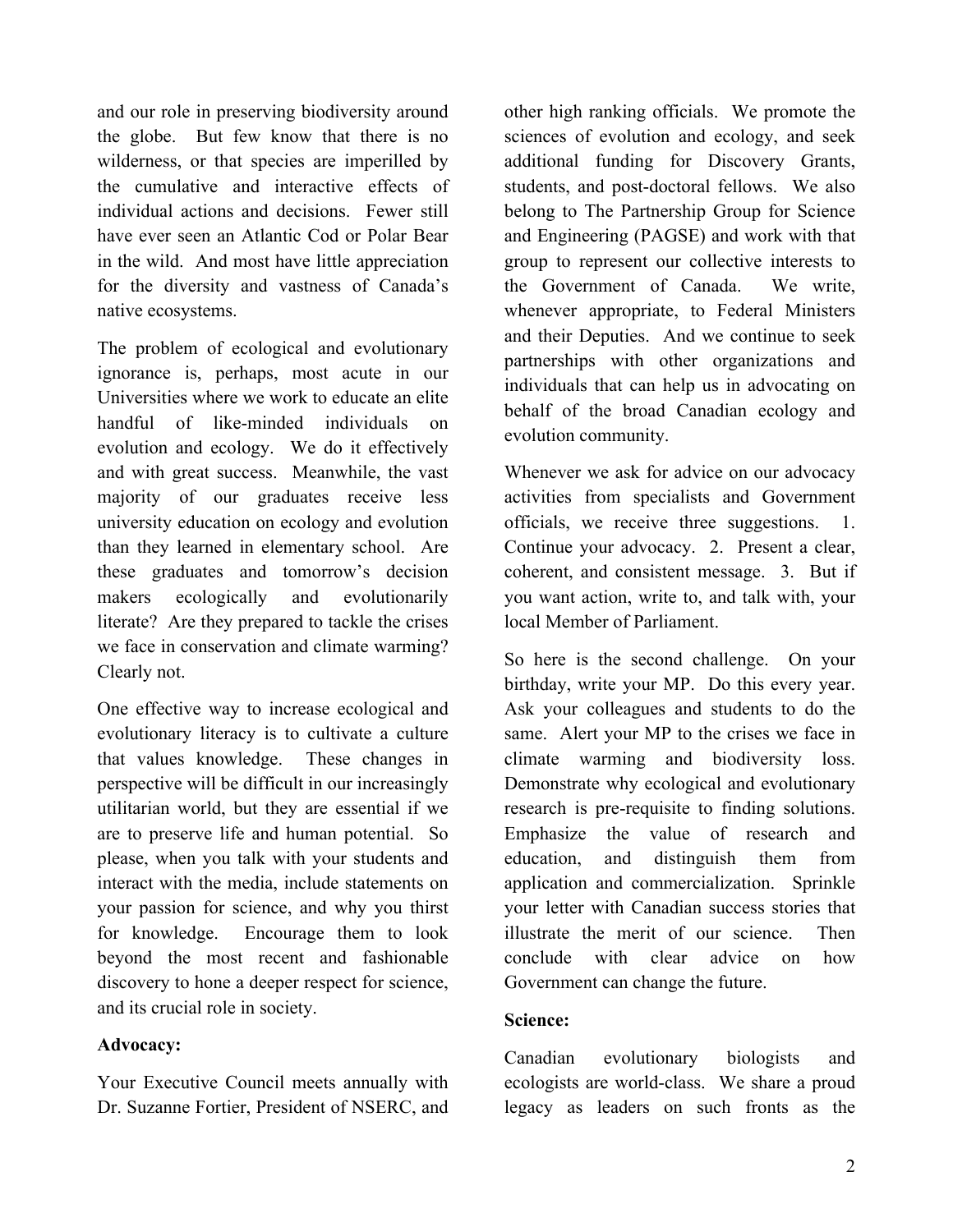ecological and evolutionary consequences of acid rain, climate warming, and global declines in marine fisheries. We also lead in many areas of evolutionary and biodiversity research including the global effort to barcode the diversity of life.

We volunteer our time to assessing and preserving Earth's biodiversity. We work tirelessly on research, we review colleague's manuscripts and grant proposals, and we often sacrifice our families to do so. Many of us participate directly in conservation, and many of our research programs are focused entirely on conservation biology. But few of us have tackled the root problem of too many people consuming too few resources.

Here, then, is the third challenge. Dedicate some of your time to understanding human population dynamics and evolution. Use that knowledge to educate, advocate, and seek solutions to the global crises that confront us.

I cannot promise that meeting these challenges will make a difference. But we certainly cannot accomplish our goals if we do nothing. Ecologists and evolutionary biologists have a heavy load of roles and responsibilities. We can make it much lighter by sharing the burden.

I wish you all the best in your research, and hope that you have an enjoyable and productive summer.

*Douglas Morris*

# **Update on NSERC**

Unfortunately, this update will look similar to the one from last year. More details are in the Annual Report of the GSC18 (www.ecoevo.ca/common/AnnualReportGSC 18\_2008.pdf). Once again, funding for the Discovery Grant program in 2008 was not even sufficient to maintain renewing applicants at the level of funding obtained 5 years ago. Once again, members of GSC18 had to take very difficult decisions, giving people much less than they deserved. Serving on GSC 18 is an education on how research in Ecology and Evolution in Canada is both superlative and underfunded. In 2008, the budget for returning applicants was about 1.2% less than what those applicants had obtained in the previous competition. This was the smallest proportional cut of the last 5 years: during each of the last 5 competitions the amount available for returning applicants was less than what they were awarded the last time they applied. The shortfall was about 10% in 2007, so you had better luck if you applied this year  $-$  the 'cohort effect' remains strong and independent of the merit of one's research.

In the 2008 competition, the average award was \$26,510 (\$20,840 for first-time applicants, \$22,192 for those renewing for the first time and \$32,127 for second or later renewals). Success rate was 63% for firsttime applicants and 74% for returning applicants (including those previously unsuccessful – for those already funded the success rate was 94%).

A fifth of applicants (40/211) to NSERC GSC 18 were new to the DG program. Funded researchers applying for their third or later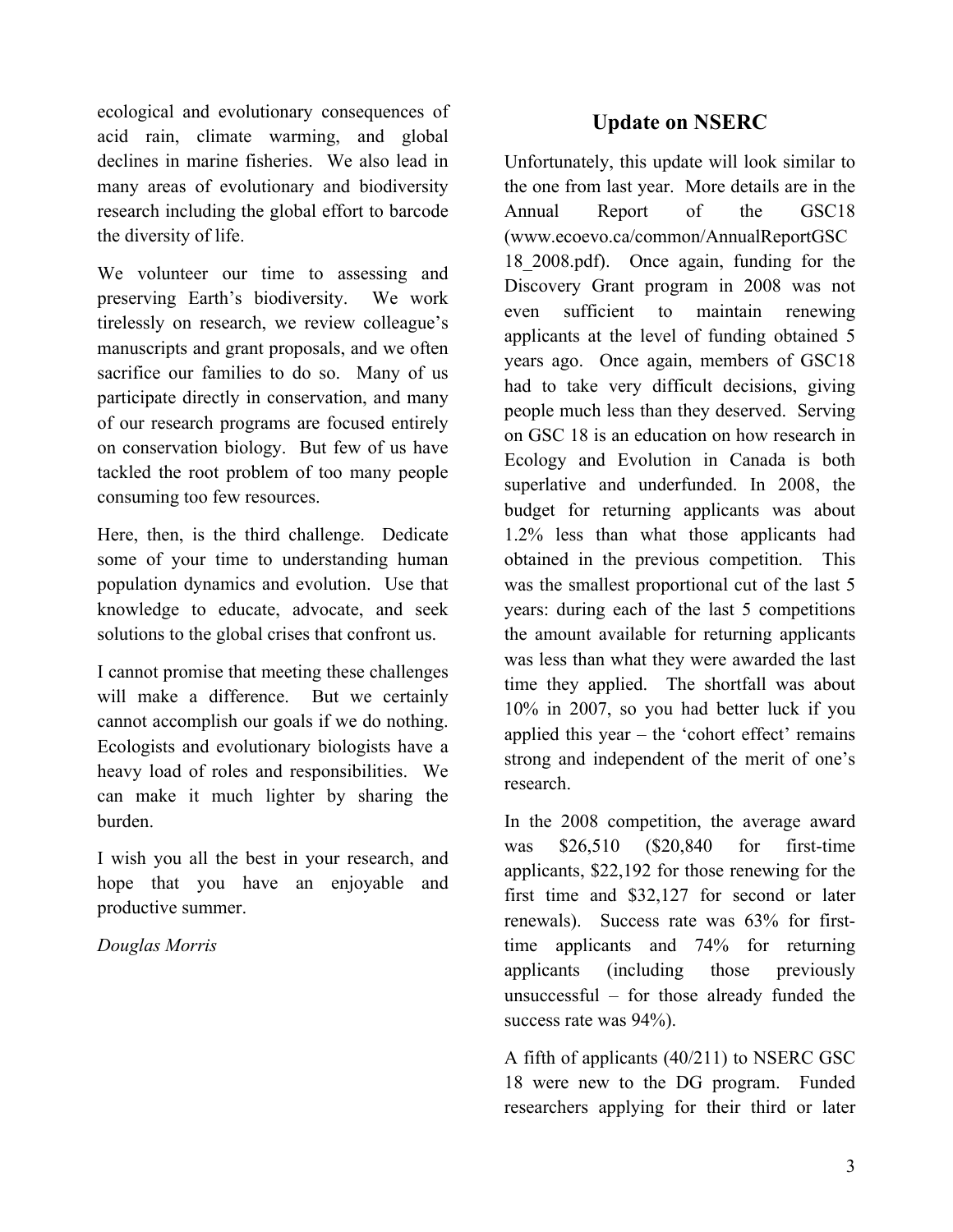grant made up only 38% of the pool. Ecology and Evolution continue to be a growing discipline in Canada, but government support for fundamental research remains dismal.

This year, NSERC established a minimum funding level of 15,000 a year for Discovery Grants. GSC18 was also allowed to nominate 15 people for consideration for a Discovery Accelerator Supplement (DAS), which provides an extra \$ 40,000 annually for 3 years. Universities were allowed a quota of DG-holders that could apply outside their grant cycle, and these applicants were considered equally to all others by the Selection Committee: they may have been nominated for a DAS or not, they may have obtained an increase in funding, or they may have received a cut in funding depending on their performance. Nominees, however, HAD to receive a minimum increase of \$ 5,000 a year in their Discovery Grant. That meant that the Committee had to allocate to 15 applicants a total of \$ 75,000 in order to nominate them for the DAS competition, in the face of a budget cut for returning applicants. Because at the end of Competition Week the Committee had overshot its budget, most successful applicants saw their DG cut by 1.5% to balance the budget, with the exception of those awarded the minimum \$ 15,000 grant and those that received a \$ 5,000 increase to make them eligible for the DAS competition. It appears that of 15 nominees from GSC 18, 7 received a DAS.

GSC 18 wrote a letter to NSERC vicepresident Isabelle Blain expressing concern about the new CREATE program, that may reduce the amount of funding for the established and highly successful scholarship and fellowship programs. The Committee unanimously agreed that additional funds should be allocated to the current programs, and pointed out that many objectives of the CREATE program duplicate those of established scholarship and fellowship programs. This new program may eventually draw more funds away from fundamental research.

*Marco Festa-Bianchet*, CSEE Council member and GSC 18 member

## **Message to student and post-doctoral members of the CSEE**

## Lunch-Workshop

Our first annual lunch-workshop was a great success with 130 of our members participating! I would like to thank Daniel Promislow, Elizabeth Elle and Marc-André Lachance for participating on the discussion panel, as well as Daniel Promislow for his wonderful presentation on "Searching for and landing a job: How to get prepared for academia". There will be another lunchworkshop at next year's meeting in Halifax that will be focusing on non-academic jobs. Please send me any suggestions you may have for future workshop topics at nathalien.brodeur.1@ulaval.ca

## Post-doctoral web page and volunteering opportunities

Based on the feedback I have received from CSEE members, I would create a web page where post-doctoral members may find useful information, for example, posting advice/personal experience when negotiating for a job position, or any other work-related advice. I am looking for volunteers who would be willing to help me set this web page up. I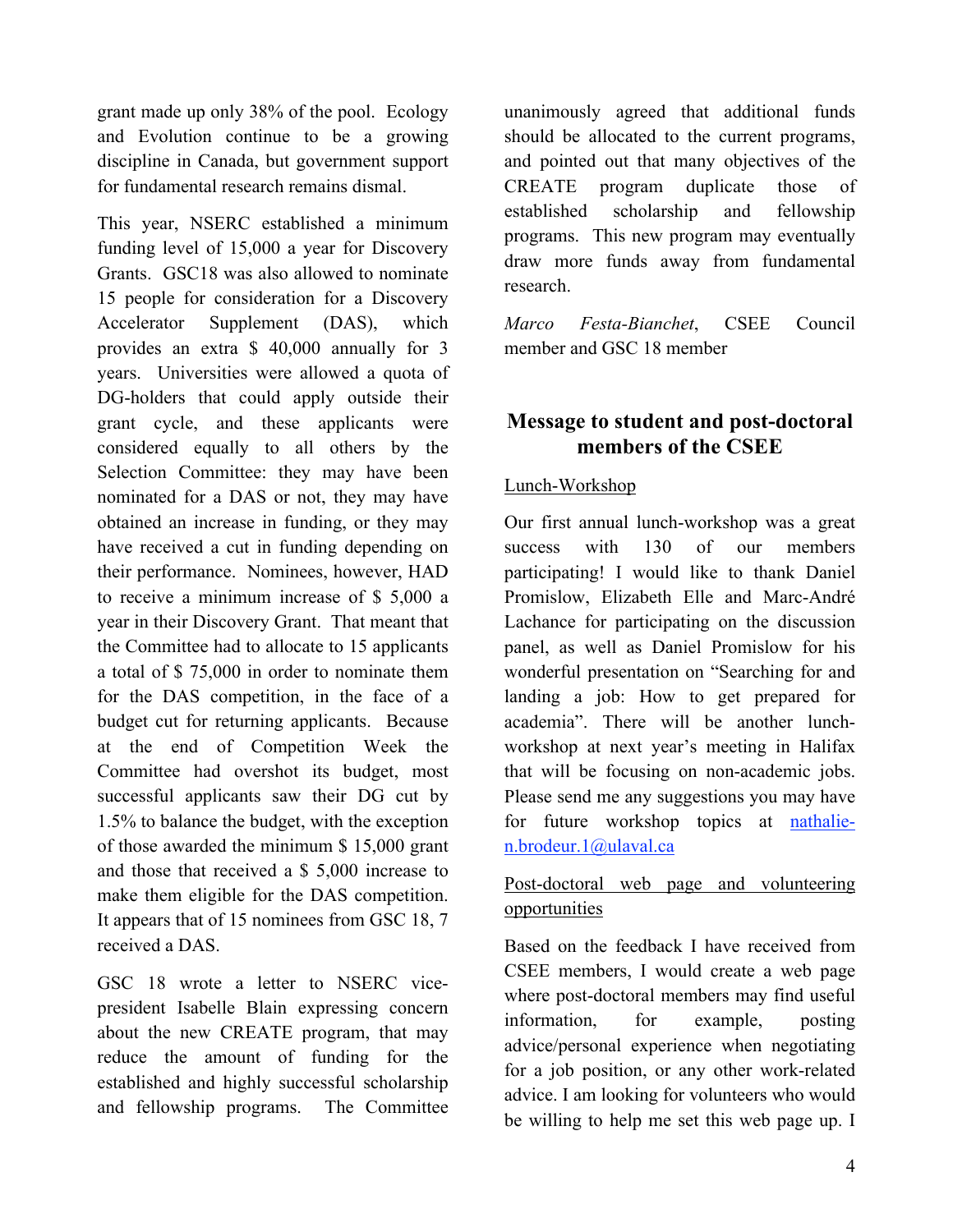would also like to take this opportunity to invite all CSEE student and post-doctoral members who would like to volunteer in helping at meetings or helping me on projects that may arise during the year to send me their email address and a short message in the text saying that they would like to be added to the "CSEE Volunteer Group". This email group will be contacted when council is looking for volunteers, and this list will be given to the local organising committee for each CSEE meeting.

### Nomination process

I have received questions concerning the nomination process for the student/postdoctoral council representative position. Please refer to the following link for more information on the nomination process in Article 4 of the CSEE constitution: http://www.ecoevo.ca/en/constitution.htm

Note that you can self-nominate for a councillor position and that it is possible for more than one student/post-doc to be elected.

I would like to thank all the members who have sent me constructive comments and would encourage those who may have comments or questions to email me.

*Nathalie Brodeur,* Student / Post-doctoral council member

## **CSEE and COSEWIC**

An objective of the CSEE is to communicate scientific advice to decision makers. One vehicle for the provision of such advice is COSEWIC (Committee on the Status of Endangered Wildlife in Canada). COSEWIC is Canada's national science advisory body on species at risk. Its primary responsibility is to undertake status assessments of species at risk of extinction in Canada and to communicate those assessments to Canadian society, to government jurisdictions, and, in the form of advice, to the federal Minister of the Environment. The advice provided to the Environment Minister, communicated by COSEWIC in an Annual Report, formally initiates a process that terminates with a listing decision by a subcommittee of the federal cabinet (Governor in Council).

There are two primary means by which CSEE members can participate in this process. The first is by becoming a member of one of COSEWIC's ten Species Specialist Subcommittees (SSCs). Each SSC comprises 10-12 members, resulting in 100-120 potential positions. Calls for Membership (4-year terms) on SSCs are posted annually on the COSEWIC web site (www.cosewic.gc.ca), usually in October or November. Membership on SSCs is determined by selection committees established by the SSCs, and the competition results are then communicated to COSEWIC.

The second means of participating is by applying to be a member of COSEWIC. Membership for CSEE members would come in one of two forms. There are 20 SSC Co-Chair positions (each subcommittee is headed by 2 Co-Chairs) and 3 Non-Government Science (NGS) Member positions. Calls for Membership for SSC Co-Chairs and NGS Members are typically posted (www.cosewic.gc.ca) in January or early February. Based on recommendations made by selection committees, COSEWIC nominates the successful applicants for membership on COSEWIC. These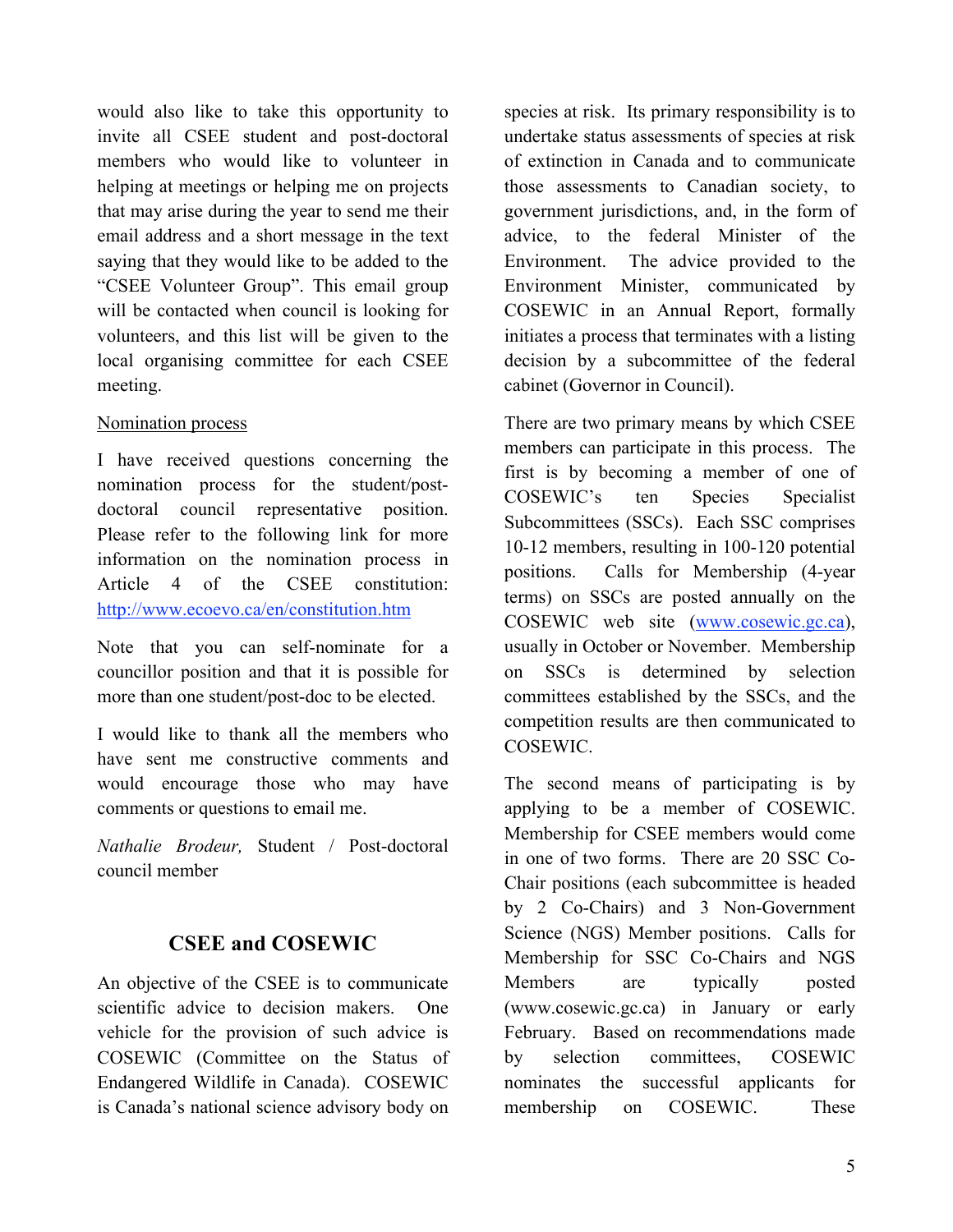nominations are received by the federal Minister of the Environment who, in due course, issues Ministerial Appointments (4 year terms) to the nominees to be members of COSEWIC.

If you would like additional information on membership on COSEWIC or its subcommittees, please do not hesitate to contact me directly.

*Jeff Hutchings*, Chair, Committee on the Status of Endangered Wildlife in Canada

## **CCAC Update**

The Canadian Council on Animal Care will hold a forum in Ottawa on October 3, 2008, to examine developing trends in animal use in science, discuss how to improve its various programs and seek input for its next 5-yearplan. If your work involves animals, you know what an important effect CCAC rules have on your ability to function as a scientist and educator. If you were invited to attend the forum, please do so. Many of you will also have received a questionnaire distributed by NSERC on behalf of the CCAC. Please respond to it, as it is important that the concerns of ecologists and evolutionary biologists be voiced to the CCAC.

# **CSEE Meeting, University of British Columbia, May 11-14, 2008**

450 delegates attended this year's meeting of the CSEE in Vancouver, which offered a wide range of activities, including:

- 216 contributed talks
- 80 contributed posters
- 3 symposia (with 23 additional talks)
- 1 public seminar (Dr. Ian Stirling)
- 3 receptions (opening reception; poster reception; and a reception at the Aquarium)
- 3 workshops (Symposium for Women entering Ecology and Evolution Today; Mesquite Workshop; How to Land a Job in Academia)
- 2 NSERC presentations (one for students/post-docs, one regarding recent reports)
- Representatives of 9 publishing companies (Roberts & Co, Sinauer, Chicago, Wiley-Blackwell, Royal Society, Princeton University Press, PLoS, Oxford, Springer) and one radio tracking company (Holohil)

The meeting, including coffee breaks and lunches, took place in the same venue (Woodward, UBC), which was an excellent way to ensure interactions among members. Attendees spoke highly of the quality of the presentations. We also heard that students found the meeting a welcoming place to present their research and that there were more interactions between students and faculty than at other larger meetings.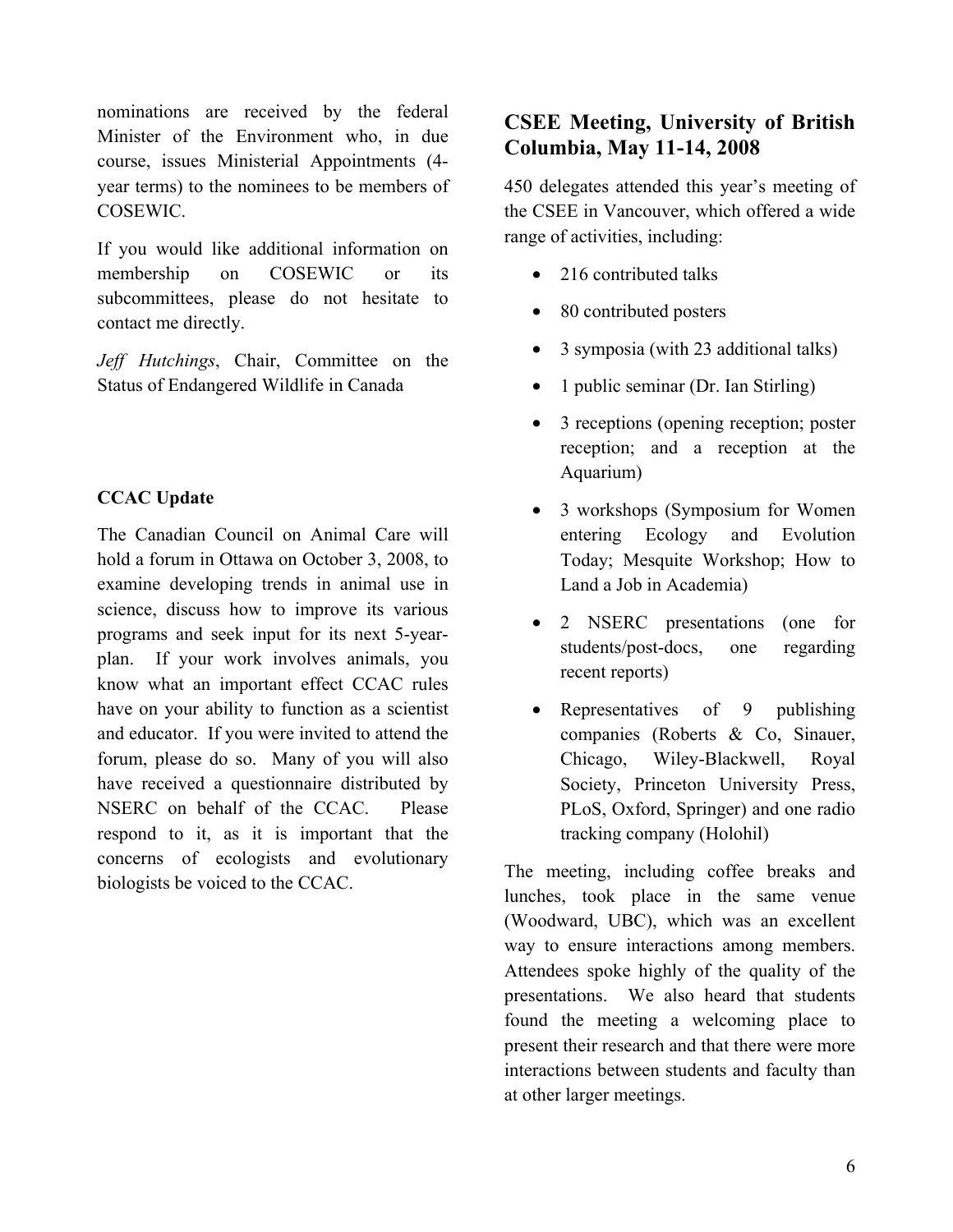We are grateful to our excellent cohort of volunteers, who ensured that everything ran smoothly. Thanks also to everybody who purchased items at the auction, which earned nearly \$3000 for travel awards for next year's meeting. Despite the low registration cost for members, the meeting generated approximately \$20,000 in revenue, which will be returned to Council for future travel grants, symposia, workshops, awards, etc.

### **Student Awards at the Vancouver meetings**

The Council of the CSEE awarded prizes for excellent student presentations to:

### *Best Talk:*

- 1. Rowan Barrett (University of British Columbia) - \$500
- 2. Nathaniel Sharp (University of Toronto) - \$300
- 3. Leithen M'Gonigle (University of British Columbia) - \$200

### *Best Poster*

- 1. Simon Goring (Simon Fraser University) - \$500
- 2. Katy Hind (University of New Brunswick) - \$300
- 3. Melissa Cuke (University of British Columbia) - \$200

Annals of Botany are pleased to award the:

### *Best Student Presentation in Botany*

• Antonina Internicola (University of Lausanne) - \$200

Finally, the bioGENESIS core project of DIVERSITAS is pleased to present the following awards for students working in the area of Evolutionary Applications:

### *Evolutionary Applications Awards*

- Michelle Franklin (University of British Columbia) - \$500
- Darren Johnson (Oregon State University) - \$500
- Melanie Dionne (Université Laval) \$500

The quality of the presentations at the CSEE 2008 meetings in Vancouver was superb, and the judges found it difficult to choose the prize winners. We thank the numerous volunteers from across the country who agreed to judge these presentations. Congratulations to all!

*Sally Otto,* Secretary CSEE

**Carbon Offsets:** We are pleased to announce that over \$1000 was collected and donated to Offsetters (www.offsetters.ca) to offset the carbon costs of the Vancouver meeting. This offsets 52.7 tonnes of  $C_0$  emissions.

## **CSEE and GSC Joint Meeting, Dalhousie University, May 13-17, 2009**

The annual meeting of the Canadian Society for Ecology and Evolution will be held in conjunction with the Genetics Society of Canada at Dalhousie University, in Halifax, Nova Scotia. We will open with an evening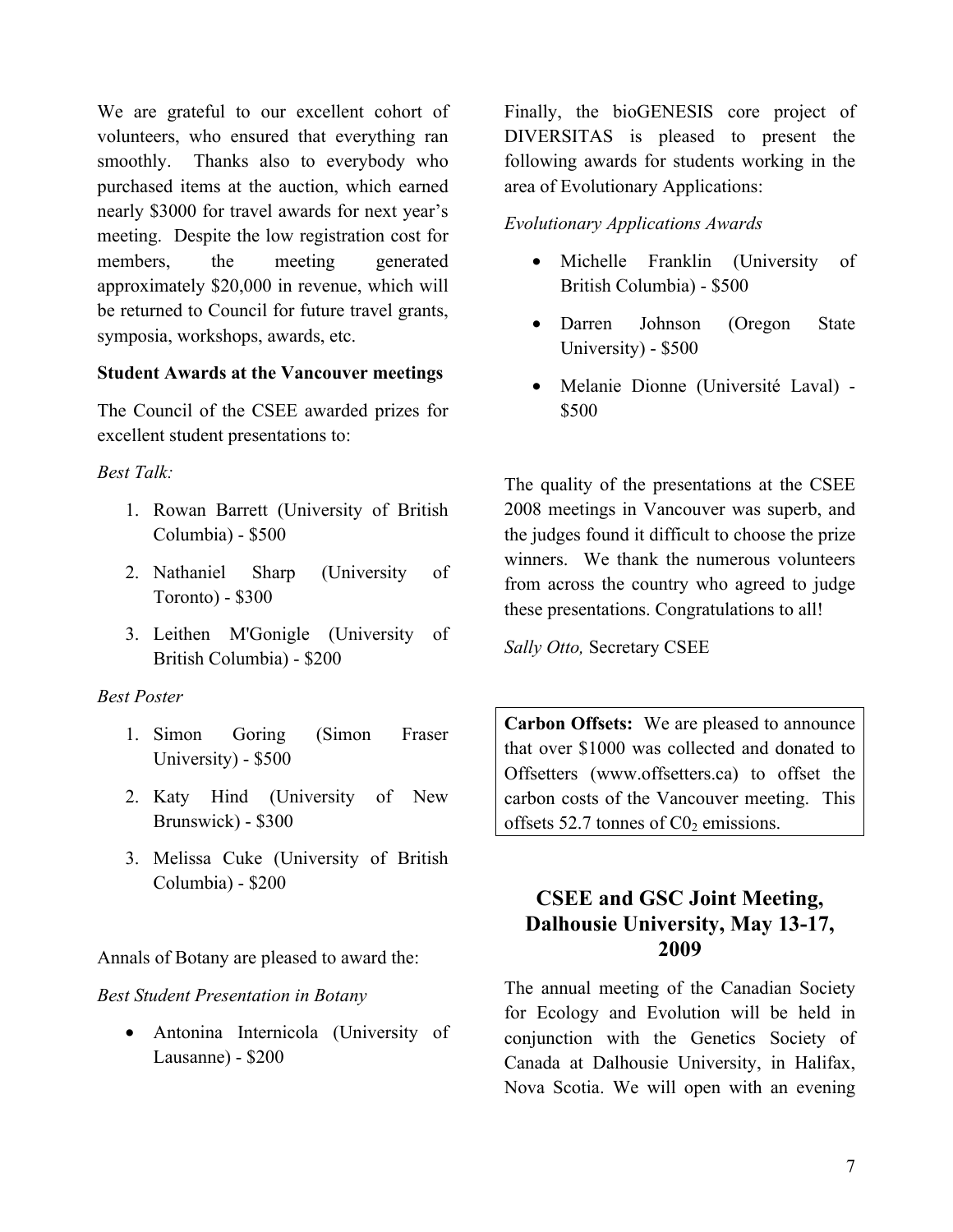reception on May 13 followed by three full days of talks (May  $14 - 16$ ).

Information about the meeting will be available at http://www.ecoevo.ca/ where you can find the latest program information, book a residence, and register online. We are currently considering symposia topics and plenary speakers so please send proposals or suggestions. Current symposia topics include a symposium to celebrate the 150th anniversary of Darwin's oeuvre "On the Origin of Species", and highlights of the results of International Polar Year research.

There will be plenty of time for contributed talks and posters. As with previous

meetings, our goal is to encourage scientific communication, collaboration and camaraderie between students and faculty in ecology and evolution (and genetics) across the country. To help us plan, *please register early*.

Registration fees and housing costs will go up after March 31st, which is also the deadline for abstract submission.

Local Organizing Committee: Sina Adl (Cochair, Dalhousie), Tamara Romanuk (Cochair, Dalhousie), Jeremy Lundholm (St. Mary's University), Ron MacKay (Mount Saint Vincent University), Brian Starzomski (Post-doc, Dalhousie), and Marta Coll (Postdoc, Dalhousie)

We hope you will all plan to attend!

*Sina Adl* (sadl@dal.ca) et *Tamara Romanuk*   $(romanuk@dala.ca)$ 

## **CSEE 2010 Fifth Annual Meeting, Québec**

It is with great pleasure that we invite you to attend the CSEE fifth annual meeting, which will be held from  $9<sup>th</sup>$ -12<sup>th</sup> May 2010, in Québec, QC. No need to elaborate, but suffice it to say that 400 year old Québec is of unequalled historical and cultural heritage interest, with its architecture, pedestrian streets and fortifications, unique in North America. The meeting will be officially hosted by Université Laval: its main campus where the meeting will take place is located approximately 10km from the « Vieux Québec », which is very easily accessible by public transport. Keeping in line with what is becoming a standard for CSEE, we propose a three full-day meeting from Monday  $10^{th}$ through Wednesday  $12<sup>th</sup>$ , with an opening reception on Sunday evening of the  $9<sup>th</sup>$ . As for previous meetings also, the Québec meeting will feature a mixture of plenary talks, symposia, targeted workshops, and general talk and poster sessions. The following CSEE members will compose the LOC: Louis Bernatchez, Stéphane Boudreau, Nathalie Brodeur, Steeve Côté, and Julie Turgeon from Université Laval, Nadia Aubin-Orth and Chrsitian Landry from Université de Montréal, and Spencer Barrett (CSEE council representative). Book these dates to your agenda now! We are all looking forward to hosting you in Québec in 2010.

*À bientôt…* 

*Louis Bernatchez,* Treasurer CSEE